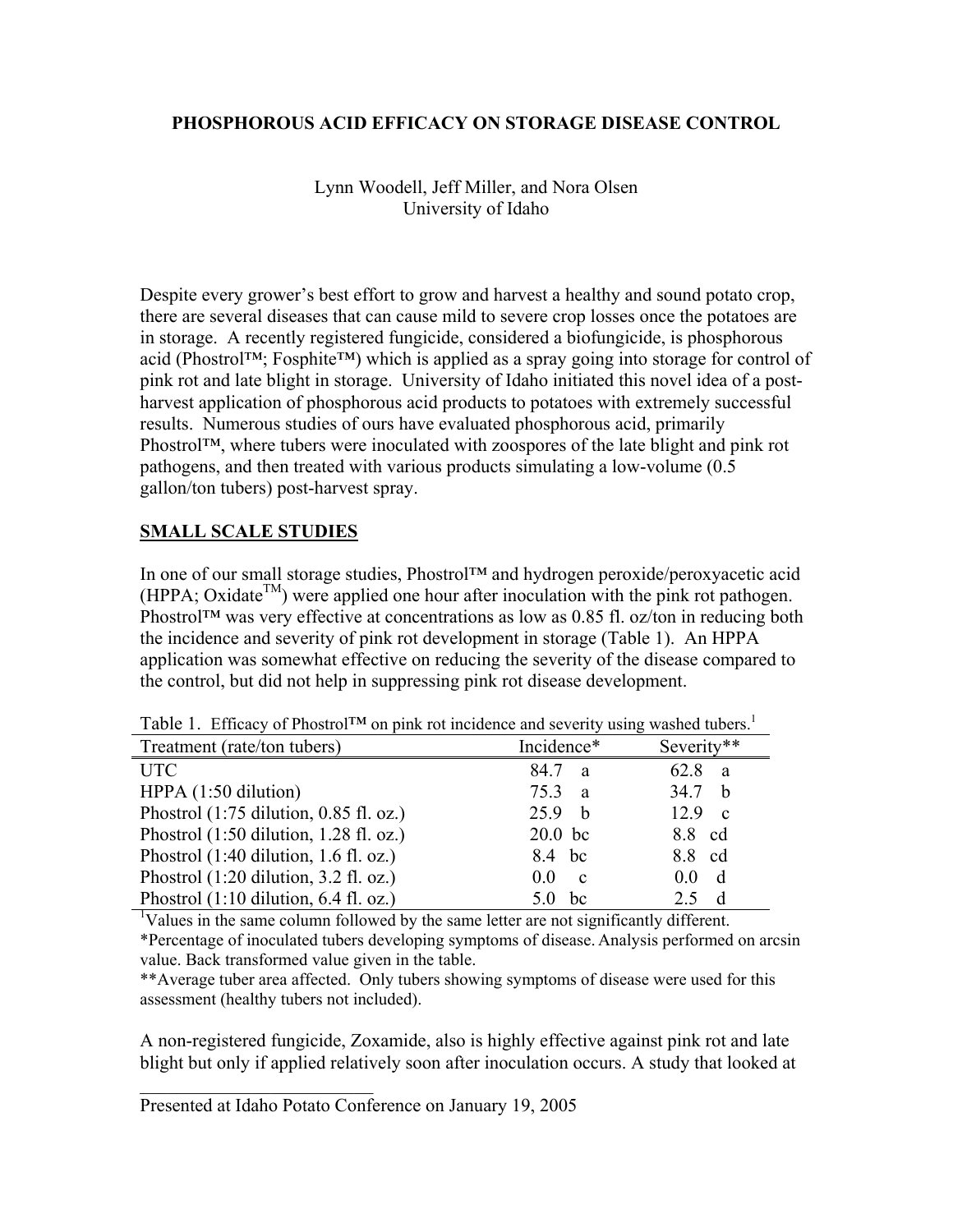the interval between inoculation and treatment showed that HPPA needed to be applied within 4 hours of inoculation for a 30% reduction in late blight (Table 2) and applied immediately for a 45% reduction in pink rot (data not shown). Zoxamide applications were more effective than HPPA on late blight whereas Phostrol™ applications showed excellent control for both pink rot and late blight even 6 hours after inoculation. These studies stress the importance in timing of inoculation and application, may explain inconsistencies in conflicting testimonials, and the long-term or "reach back" potential of Phostrol™.

Table 2. Effect of post-inoculation interval on post-harvest treatment for incidence of late blight on Russet Burbank tubers.<sup>1</sup>

| Treatment                               | Post inoculation interval (hours) |                         |                     |                      |                       |
|-----------------------------------------|-----------------------------------|-------------------------|---------------------|----------------------|-----------------------|
| (rate/ton tubers)                       |                                   |                         |                     |                      |                       |
| Untreated control                       | 80 O<br>a                         | 733 a                   | 76 7<br>a           | 93.3<br>- a          | 800 a                 |
| HPPA $(1:50$ dilution)                  | 10 0<br>$\mathsf{h}$              | 33.3<br>- h             | 40 O<br>h           | 633<br>h.            | 717<br>$\overline{a}$ |
| Zoxamide $(1.28 \text{ oz})$            | (0)<br><sub>c</sub>               | 83<br>c.                | 183<br>$\mathbf{c}$ | 30 O<br><sub>c</sub> | 433 c                 |
| Phostrol <sup>TM</sup> $(1:5$ dilution) | 00<br><sub>c</sub>                | ( )  ()<br><sub>c</sub> |                     | <sub>d</sub>         |                       |

<sup>1</sup>Values in the same column followed by the same letters are not significantly different at  $p=0.05$ .

## **LARGE SCALE STUDIES**

Large scale studies of 2,000 lbs of potatoes for each disease were stored for 77 days at 48°F and showed similar results as the small scale studies (Table 3). There was a complete control of late blight and pink rot disease in tubers treated with 12.8 fl. oz/ton of Phostrol™. Even the lower rates of Phostrol™ were effective at suppressing disease development. There was no significant difference between the untreated control and an application of HPPA. In previous tests with washed tubers HPPA showed some reduction in tuber rot. However, the potatoes used in this study were treated directly out of the field and the presence of the soil on the tubers may have compromised the efficacy of the product.

| Table 3. Effect of post harvest applications of phosphorous acid (Phostrol <sup>TM</sup> ) and       |
|------------------------------------------------------------------------------------------------------|
| hydrogen peroxide/peroxyacetic acid (HPPA; Oxidate <sup>TM</sup> ) on percent potato tuber rot after |
| 77 days in storage.                                                                                  |

| Treatment                                                                                                | Rate/ton tubers             | Late blight $(\%)$ | Pink rot $(\%)$ |
|----------------------------------------------------------------------------------------------------------|-----------------------------|--------------------|-----------------|
| Untreated control                                                                                        |                             | 90a                | 61 a            |
| <b>HPPA</b>                                                                                              | $1:25$ dilution             | 84 a               | 73a             |
| PhostrolTM                                                                                               | 1.6 fl oz $(1:40$ dilution) | 26 <sub>b</sub>    | 32 <sub>b</sub> |
| PhostrolTM                                                                                               | 3.2 fl oz $(1:20$ dilution) | $14$ bc            | 10 <sub>b</sub> |
| PhostrolTM                                                                                               | 12.8 fl oz $(1:5$ dilution) | 0c                 | 0 <sub>c</sub>  |
| <sup>1</sup> Tubers with typical disease symptoms or showing symptoms of secondary soft rot were counted |                             |                    |                 |

as rotted tubers. Values in the same column followed by the same letters are not significantly different at  $p=0.05$ .

Label rates of Phostrol<sup>TM</sup> showed no significant impact on processing quality (Table 4). Fry color, as measured by reflectance, and sugar concentrations were similar between the control and Phostrol<sup>TM</sup> applied potatoes. These results indicate that Phostrol<sup>TM</sup> can be applied to processing potatoes with no concern of altering quality.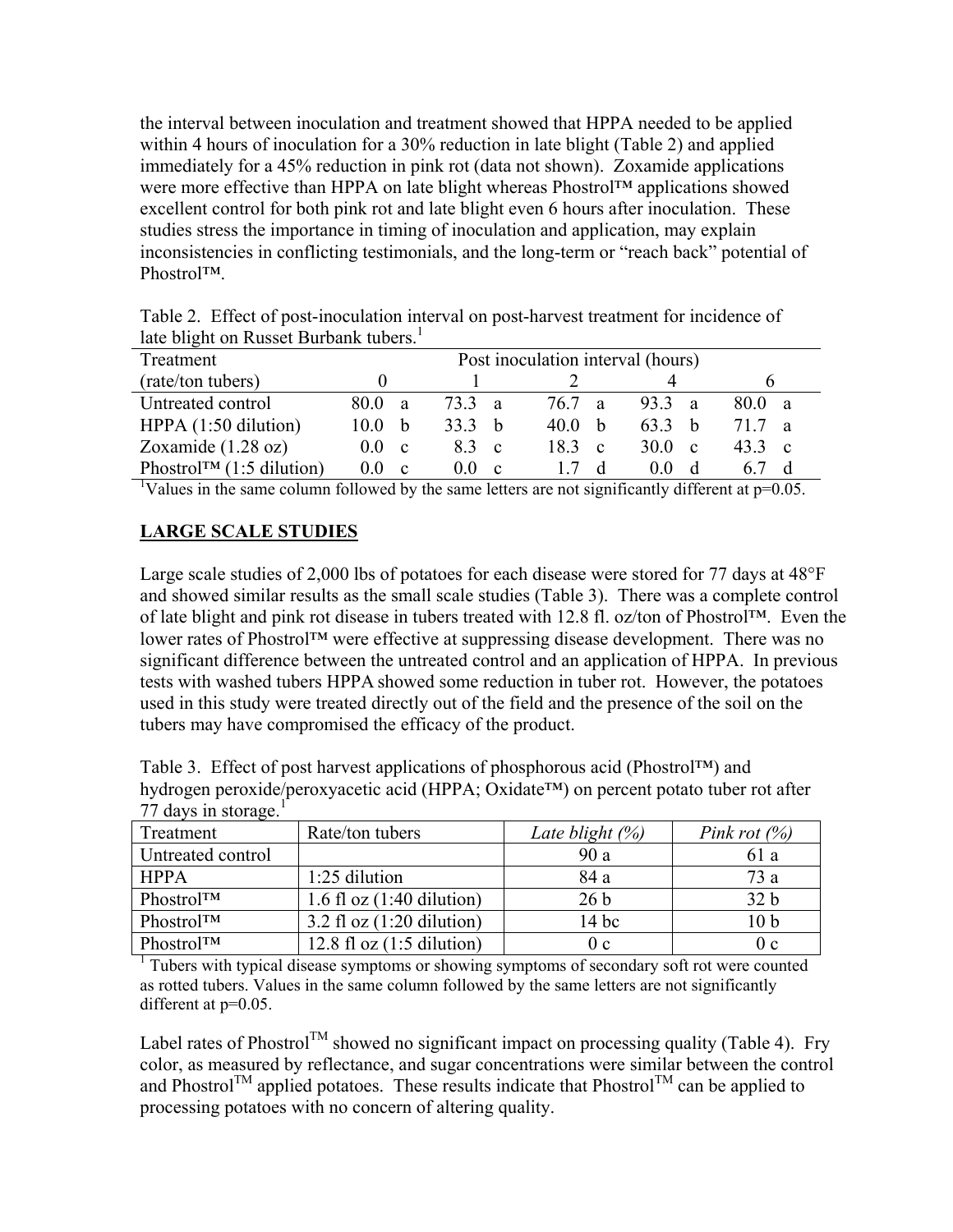| $1401\sigma$ 4. Eliect of Filostrol                                                                             | on the processing quantly after 77 days in storage. |                                       |  |  |
|-----------------------------------------------------------------------------------------------------------------|-----------------------------------------------------|---------------------------------------|--|--|
| Parameter                                                                                                       | <b>Untreated Control</b>                            | Phostrol <sup>TM</sup> (12.8 fl. oz.) |  |  |
| Glucose $(\%$ fwt $)$                                                                                           | $0.0486$ a                                          | $0.0415$ a                            |  |  |
| Sucrose $(\%$ fwt $)$                                                                                           | $0.1028$ a                                          | $0.1093$ a                            |  |  |
| Mean fry $\text{color}^2$                                                                                       | 50.9<br>a                                           | 514<br>a                              |  |  |
| <sup>1</sup> Values in the same row followed by the same letter are not significantly different.                |                                                     |                                       |  |  |
| <sup>2</sup> USDA fry color rating $\#1 \ge 44$ , $\#2 < 44$ but $\ge 35$ , $\#3 = 35$ but $\ge 26$ reflectance |                                                     |                                       |  |  |

Table 4. Effect of Phostrol<sup>TM</sup> on tuber processing quality after 77 days in storage.<sup>1</sup>

## **SUMMARY**

In general, there are post-harvest product options available that may be effective for your potato program, but they must be used in combination with good, basic storage management strategies. Phosphorous acid won't stop disease in tubers already infected in the field but post-harvest applications of phosphorous acids can be effective at minimizing the spread of pink rot and late blight during handling and in storage. The effectiveness of these products on other potato pathogens is still unknown, but it is currently being investigated.